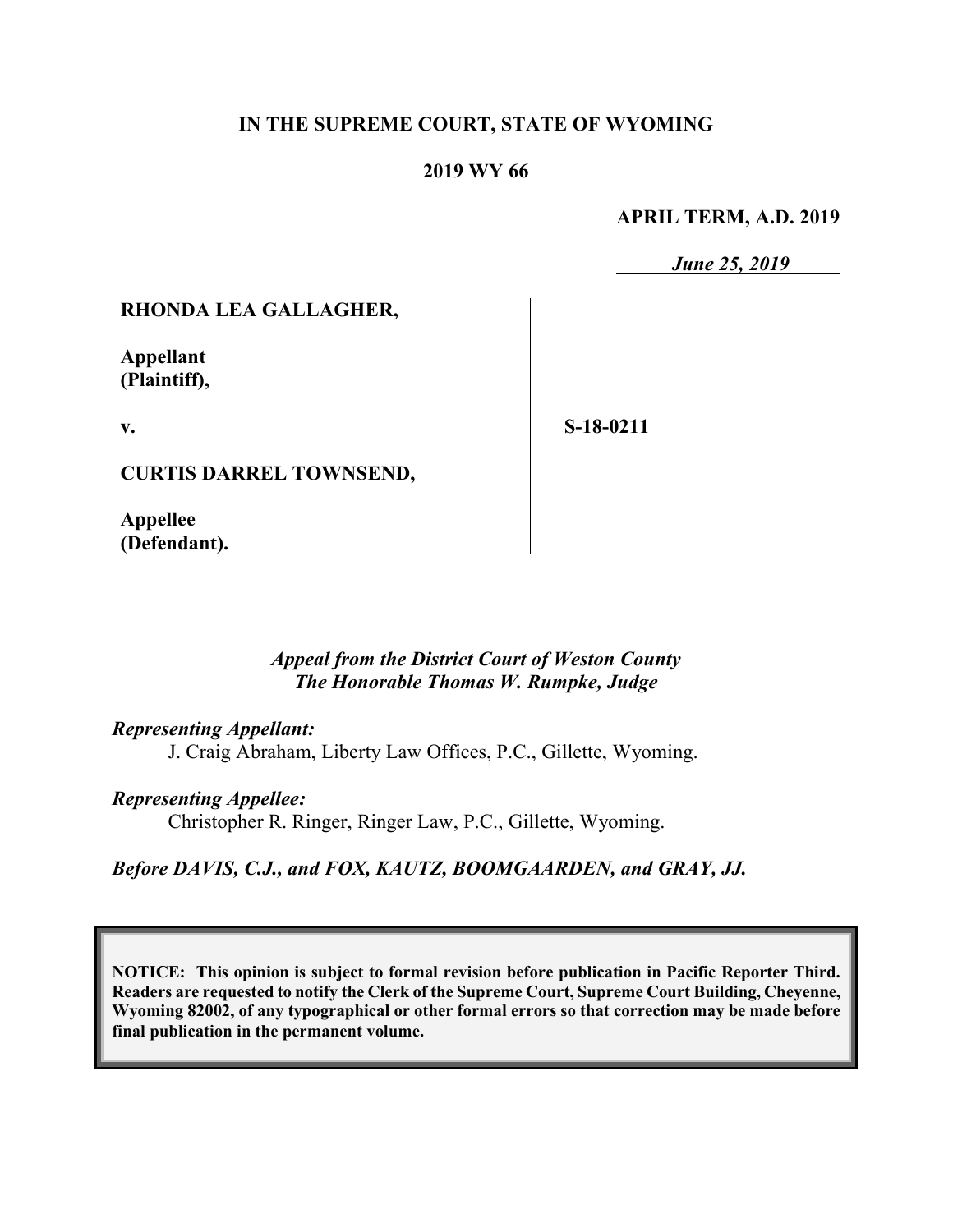### **BOOMGAARDEN, Justice.**

[¶1] Appellant, Rhonda Gallagher, appeals from the district court's order partitioning a vacant lot that she and Appellee, Curtis Townsend, own as joint tenants with rights of survivorship. Ms. Gallagher contends that the district court improperly partitioned the property. She also contends that the district court erred in determining the amount of property taxes Mr. Townsend paid. We reverse and remand.

## *ISSUES*

[¶2] Ms. Gallagher raises two issues, which we restate as follows:

- 1. Did the district court err when it partitioned the property?
- 2. Did the district court err when it determined Mr. Townsend paid \$4,241.53 in property taxes?

## *FACTS*

[¶3] The parties cohabitated from approximately October 2007 until March 2009 and share a child together. In 2008, Mr. Townsend purchased a vacant lot for \$25,014.20 with his own funds. The warranty deed conveyed the property to the parties as joint tenants with rights of survivorship. The parties each paid property taxes through the years—Ms. Gallagher paid \$510 in property taxes and Mr. Townsend paid the remaining property taxes.<sup>[1](#page-1-0)</sup> After Ms. Gallagher moved to Colorado in July 2013, Mr. Townsend invoiced Ms. Gallagher for maintenance costs as they arose, but she did not pay the invoices.

[¶4] In August 2017, Ms. Gallagher filed suit seeking partition of the lot. The district court appointed partition commissioners, who determined that the property could not be partitioned in kind without manifest injury to its value and should be sold. The district court agreed, ordered the sale of the lot if neither party elected to purchase the other party's share, and valued the property at \$33,500. Although the district court determined that each party owned a one-half interest in the lot, it ordered that Mr. Townsend be paid the first  $$25,017.20<sup>2</sup>$  $$25,017.20<sup>2</sup>$  $$25,017.20<sup>2</sup>$ —the amount he paid to purchase the property—from the sale or election proceeds and that any excess proceeds be divided equally between the parties. The district court determined that an equitable division of the proceeds was proper because "Mr. Townsend paid the entire purchase price, maintained[] the property, and paid the majority

<span id="page-1-0"></span><sup>&</sup>lt;sup>1</sup> The district court found that Mr. Townsend paid  $$4,241.53$  in property taxes, but both parties acknowledge that amount is in error. We address this error below.

<span id="page-1-1"></span><sup>&</sup>lt;sup>2</sup> Although the court found that Mr. Townsend paid \$25,014.20 for the property, it ordered that he receive the first \$25,017.20 from any sale, attributing that as the amount he paid to purchase the property. Mr. Townsend states that it is unknown why the court awarded him \$3 more than the purchase price. The district court may wish to address this discrepancy on remand.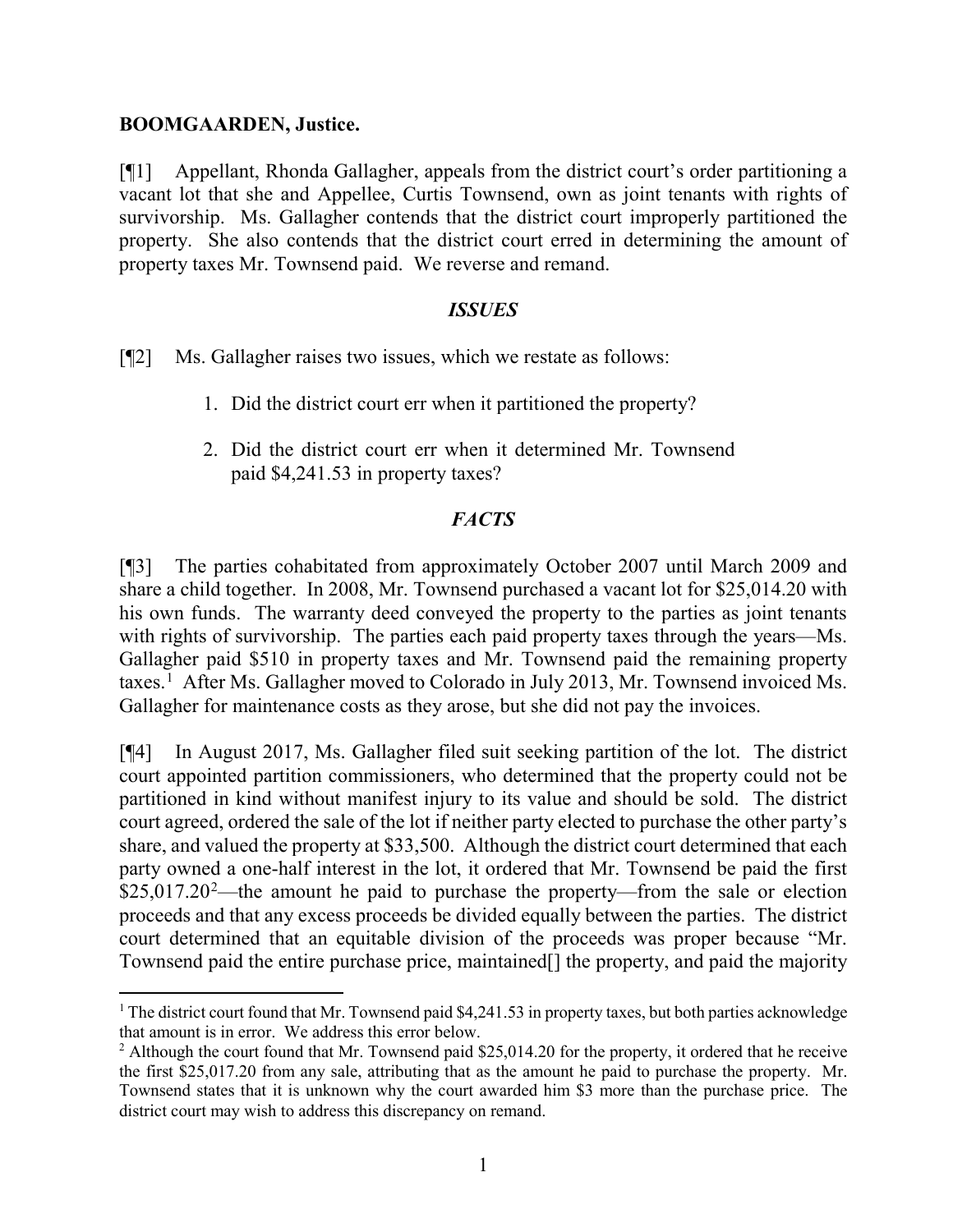of the expenses associated with the property during the parties' short relationship." Ms. Gallagher timely appealed.

## *STANDARD OF REVIEW*

[¶5] "Following a bench trial, this court reviews a district court's findings and conclusions using a clearly erroneous standard for the factual findings and a *de novo* standard for the conclusions of law." *Hofstad v. Christie*, 2010 WY 134, ¶ 7, 240 P.3d 816, 818 (Wyo. 2010) (citation omitted).

[¶6] "Requests for equitable relief are matters over which the district court exercises broad discretion." *Jacoby v. Jacoby*, 2004 WY 140, ¶ 7, 100 P.3d 852, 855 (Wyo. 2004) (citation omitted).

> In determining whether there has been an abuse of discretion, we focus on the "reasonableness of the choice made by the trial court." If the trial court could reasonably conclude as it did and the ruling is one based on sound judgment with regard to what is right under the circumstances, it will not be disturbed absent a showing that some facet of the ruling is arbitrary or capricious.

*Id.* (citations omitted). However, "[e]ven when acting in equity, the district court is not free simply to do what it thinks is fair." *Id.* ¶ 10, 100 P.3d at 855. "Equitable discretion may be limited by statute." *McCarthy v. Lippitt*, 150 Ohio App. 3d 367, 381, 781 N.E.2d 1023, 1033 (Ohio Ct. App. 2002) (citation omitted).

## *DISCUSSION*

## *I. Did the district court err when it partitioned the property?*

[¶7] Partition is a civil action; the rules of equity supplement, but do not substitute for, the statutory procedures. *Platt v. Platt*, 2011 WY 155, ¶ 18, 264 P.3d 804, 808–09 (Wyo. 2011) (summarizing the court's lengthy discussion of partitions in *Field v. Leiter*, 16 Wyo. 1, 90 P. 378 (Wyo. 1907)). Wyoming Statutes §§ 1-32-101 *et seq.* set forth the procedures for partition of real property. *Martin v. DeWitt*, 2014 WY 112, ¶ 22, 334 P.3d 123, 129 (Wyo. 2014) (citation omitted). When, as here, property cannot be partitioned in kind without manifest injury to its value, the statutes provide that "[t]he money or securities arising from a sale of or an election to take the estate shall be distributed and paid by order of the court to the parties entitled thereto, in lieu of their respective parts and proportions of the estate and according to their just rights therein." Wyo. Stat. Ann. § 1-32-114 (LexisNexis 2017).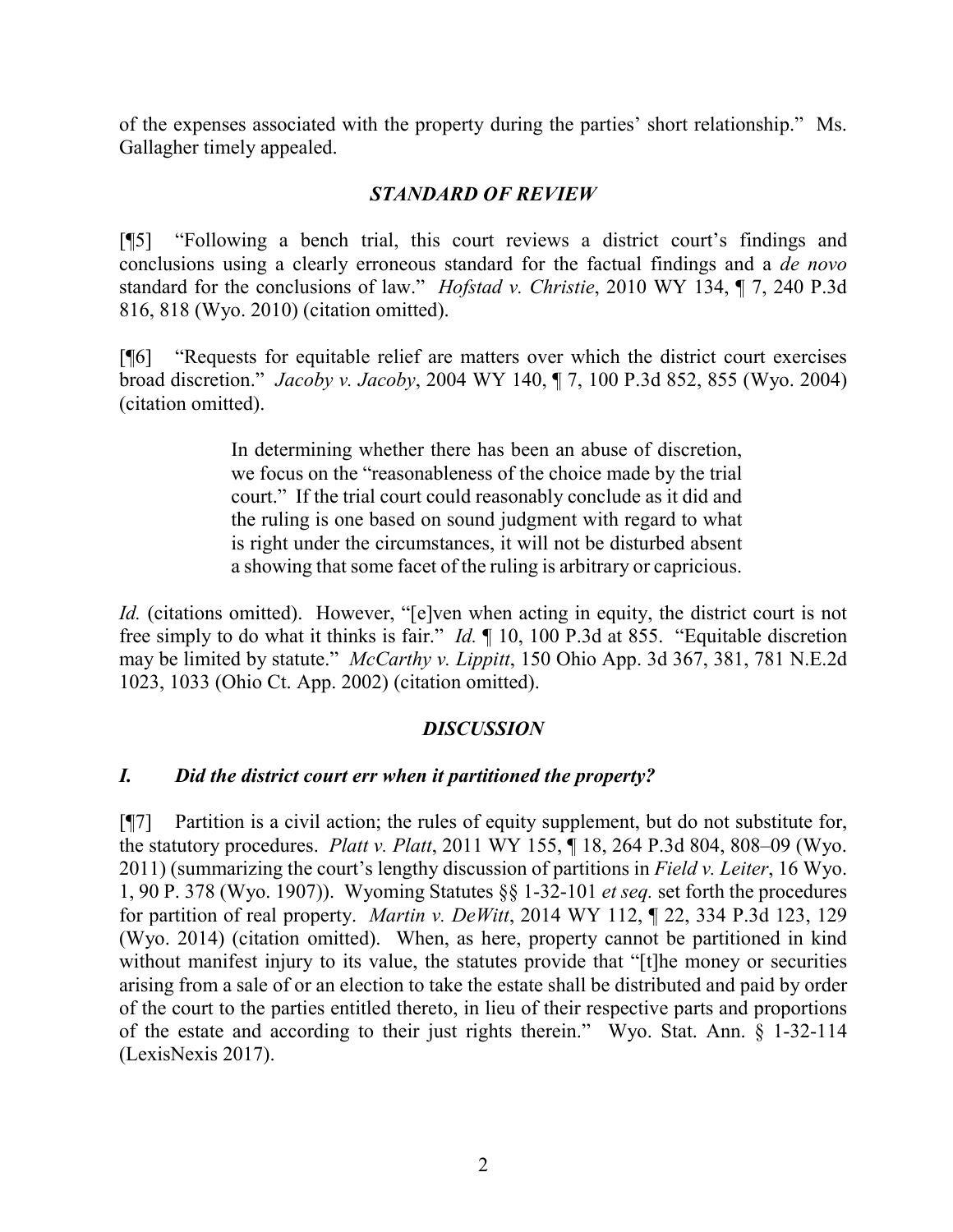[¶8] We first review whether the district court erred in determining Ms. Gallagher's and Mr. Townsend's respective shares in the property. We then review whether the district court properly distributed the sale or election to take proceeds "according to their just rights therein."[3](#page-3-0) *Id.*

## **A. The parties' respective shares.**

[¶9] "In a suit for partition, the court must first determine the respective shares which the parties hold in the property, before the property can be divided." 2 *Tiffany Real Property* § 479.1 (3d ed.), (database updated Sept. 2018); *see also* Wyo. Stat. Ann. § 1-32-114 (money "from a sale of or an election to take the estate shall be distributed and paid" to the parties, "in lieu of their respective parts and proportions"). In *Hofstad v. Christie*, we addressed how courts should determine the shares of unmarried parties who hold property as tenants in common when the instrument does not specify their shares. *Hofstad*, ¶ 8, 240 P.3d at 818–19. In reviewing the district court's decision to award Ms. Christie one-half of the equity in the home at issue, we applied the widely accepted rule "that, 'if the instrument does not specify the shares of each co-tenant, it will be presumed that they take equal, undivided interests.'" *Id.* ¶ 8, 240 P.3d at 818 (quoting *Bixler v. Oro Management*, 2004 WY 29, ¶ 19, 86 P.3d 843, 850 (Wyo. 2004)). We also applied the rule regarding what parol evidence may be presented to rebut the presumption. *Id.* (citing *Bixler*, ¶ 19, 86 P.3d at 850). Such evidence may include "proof that the co-tenants contributed unequal amounts toward the purchase price of the property, and there is neither a family relationship among the co-tenants nor any evidence of donative intent on the part of those who contributed more than their pro rata amounts toward the purchase price." *Id.* ¶ 8, 240 P.3d at 819.

[¶10] The district court applied the *Hofstad* presumption, but expressed some uncertainty regarding whether the rules set forth in *Hofstad* apply when the parties hold property as joint tenants with rights of survivorship, rather than as tenants in common. Because unity of interest<sup>[4](#page-3-1)</sup> is not necessary to create a joint tenancy, *Oatts v. Jorgenson*, 821 P.2d 108, 114 (Wyo. 1991) (citation omitted), we conclude the district court correctly applied *Hofstad's*  rebuttable presumption of equal shares to this partition of property held in joint tenancy. *See also* 20 Am. Jur. 2d *Cotenancy and Joint Ownership* § 116, (database updated May 2019) ("A rebuttable presumption of equal shares applies as well to property held in joint

<span id="page-3-0"></span><sup>&</sup>lt;sup>3</sup> We note that if either Ms. Gallagher or Mr. Townsend should elect to purchase the other party's share of the property under Wyoming Statute § 1-32-109, the property shall be adjudged to the electing party on paying the other party their "proportion of the appraised value according to their respective rights" rather than "their just rights therein." *Compare* Wyo. Stat. Ann. § 1-32-109 (LexisNexis 2017), *with* Wyo. Stat. Ann. § 1-32-114. For the same reasons stated below at  $\P$  18–20, this difference in statutory language is not substantive.

<span id="page-3-1"></span><sup>&</sup>lt;sup>4</sup> "Unity of interest'... means that the joint tenants' shares are all equal and the duration and quality, legal or equitable, of their estates are the same." 20 Am. Jur. 2d *Cotenancy and Joint Ownership* § 5, (database updated May 2019).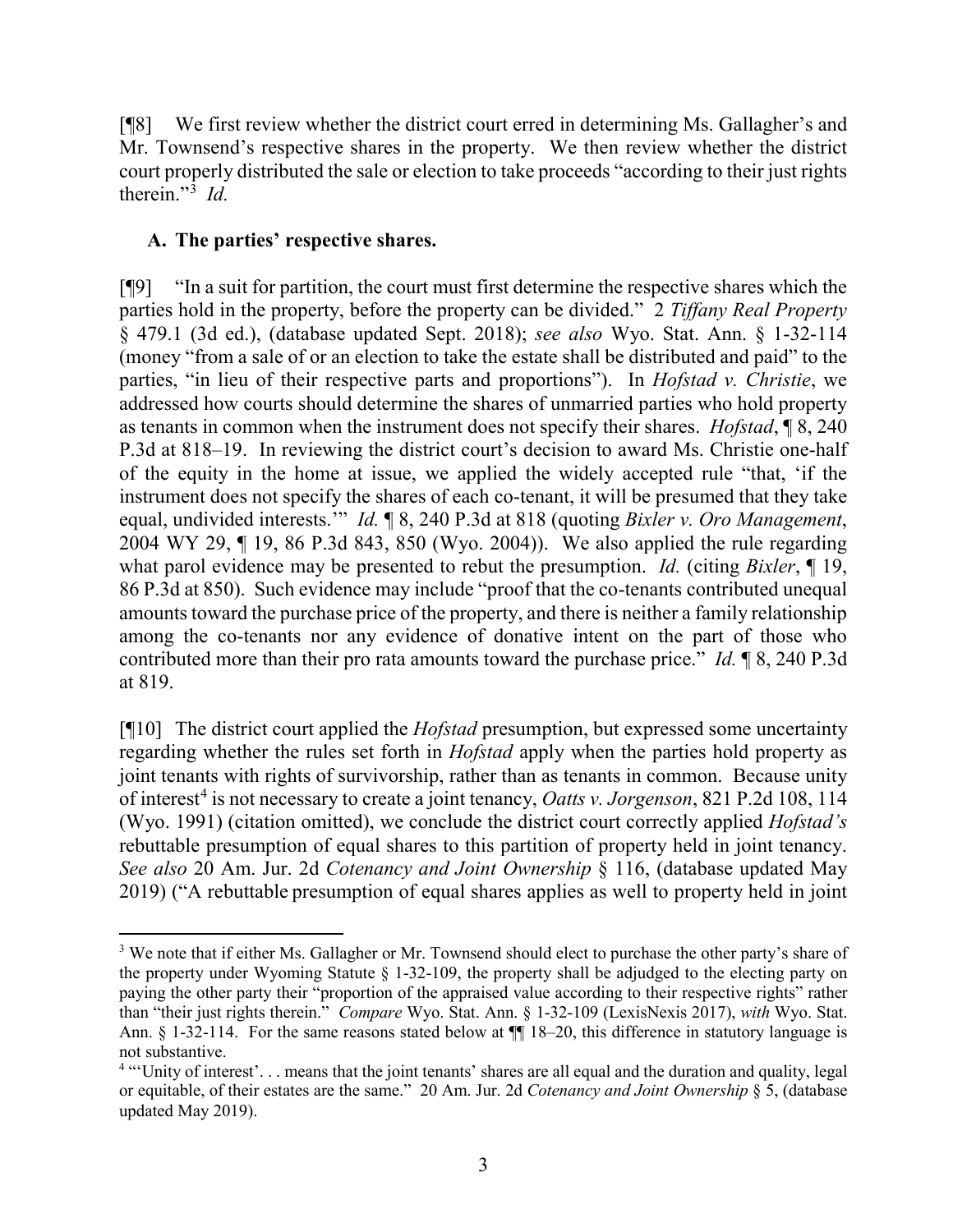tenancy,[a] party challenging the presumption that property held in joint tenancy is equally owned has the burden of proof."); 48A C.J.S. *Joint Tenancy* § 28, (database updated June 2019) ("The shares or interests of joint tenants are presumed to be equal although this presumption of equal ownership is rebuttable.").

[¶11] Applying *Hofstad*, the district court determined that "each party owns an undivided, one-half interest in the property," because Mr. Townsend had failed to rebut the presumption of equal shares. The district court based its determination on the parties' admission that "they were in a dating type relationship which produced a child[,]" and evidence that they "purchased the property with the intent to develop it jointly." Mr. Townsend attempts to distinguish *Hofstad*, but more generally relies on broad equitable powers he asserts the district court properly exercised to distribute the proceeds from the partitioned property. Neither party argued, and we found nothing in the record to suggest, that the district court's findings of fact are clearly erroneous, or that the district court's corresponding conclusion that Mr. Townsend failed to rebut the presumption of equal shares constitutes legal error. We therefore uphold the district court's conclusion that "each party owns an undivided, one-half interest in the property."

# **B. Distribution "according to their just rights therein."**

[¶12] The district court expressly relied on the phrase "according to their just rights therein[,]" in Wyoming Statute  $\S 1-32-114$ , to divide the property's value equitably, rather than evenly, considering "the party through whom the property was acquired" and other factors that apply to fair and equitable division of marital property. For the reasons provided below, we conclude that Wyoming Statute  $\S$  1-32-114 limits, rather than sanctions, a district court's equitable powers to distribute partition proceeds after the court has determined the parties' respective shares in the property.

[ $[13]$ ] We have never interpreted Wyoming Statute § 1-32-114. In doing so now, we again look to Ohio law for guidance, as Wyoming's partition statutes were modeled after Ohio's Code. *Platt*, ¶ 19, 264 P.3d at 809; *Field*, 90 P. at 387. In particular, we note that the Ohio Court of Appeals interpreted an almost identical provision of the Ohio Code in *McCarthy*, 150 Ohio App. 3d 367, 781 N.E.2d 1023, to limit a trial court's equitable power to distribute proceeds *after* the trial court had determined the parties' interests in property.<sup>[5](#page-4-0)</sup>

[¶14] The relevant facts in *McCarthy* are straightforward. In 1995, Laverne and Darlene Winland sold their 55-acre parcel of property to Mr. and Mrs. Lippitt, as trustees for the L.L. Trust, and to Darrell Gamiere. *McCarthy*, 150 Ohio App. 3d at 371, 781 N.E.2d at 1026. The Lippitts and Mr. Gamiere each held a one-half interest in the property. *Id.*, 150 Ohio App. 3d at 372, 781 N.E.2d at 1026.In 2000, Mr. Gamiere transferred his interest to

<span id="page-4-0"></span> <sup>5</sup> We previously found *McCarthy* persuasive authority on a different matter of first impression: modification of a partition commissioners' report. *Platt*, ¶¶ 19–20, 264 P.3d at 809–11.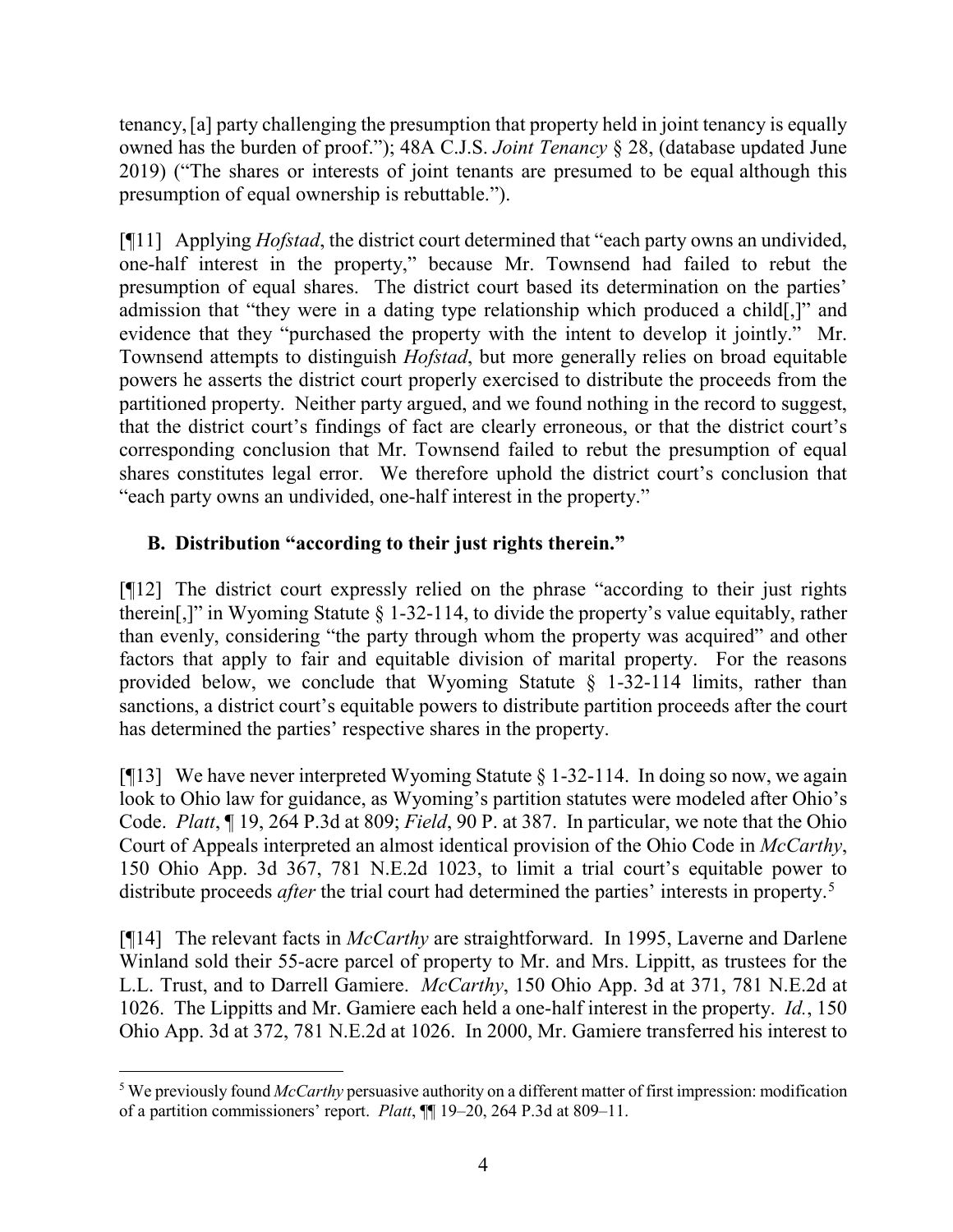Mr. and Mrs. McCarthy for \$10,000. *Id.* Later that year, the Lippitts transferred the interest they held as trustees to themselves as individuals. *Id.* The McCarthys eventually filed a partition action. *Id.* The trial court found that the McCarthys owned a one-half undivided interest in the property and ordered that it be sold. *Id.*, 150 Ohio App. 3d at 372–73, 781 N.E.2d at 1027. It awarded the McCarthys \$10,000 from any proceeds and ordered any excess proceeds go to the Lippitts. *Id.*, 150 Ohio App. 3d at 373, 781 N.E.2d at 1027.

[¶15] On appeal, the McCarthys argued that they should receive a proportional share of any excess proceeds, rather than a lump-sum payment of \$10,000. *Id.*, 150 Ohio App. 3d at 380, 781 N.E.2d at 1032. To support their argument, they directed the court to Ohio Revised Code § 5307.14. *Id.* The statute stated: "[t]he money or securities arising from a sale of, or an election to take an estate, shall be distributed and paid, by order of the court of common pleas, to the parties entitled thereto, in lieu of their respective parts and proportions of the estate, according to their rights therein." *Id.* (emphasis omitted). The McCarthys contended that, as one-half owners of the property, they should also receive one-half of any proceeds remaining after payment of outstanding debts and liens on the property. *Id.*, 150 Ohio App. 3d at 380, 781 N.E.2d at 1032–33. The Lippitts countered that partition proceedings are equitable and are reviewed for abuse of discretion. *Id.*, 150 Ohio App. 3d at 380, 781 N.E.2d at 1033. They asserted that no statutory law or case law required partition proceeds to be divided proportionally. *Id.* 

[¶16] The appellate court agreed with the McCarthys, explaining that Ohio Revised Code § 5307.14 requires proceeds from a partition to be "distributed proportionately where there are proportional interests are at stake," such as a one-half interest. *Id.*, 150 Ohio App. 3d at 381, 781 N.E.2d at 1033–34 (citing 4 *Thompson on Real Property* § 1829 (1979) ("The proceeds from a [partition] sale are treated as if they were still land and should be divided according to the respective interests of the parties in the land.")). "After deducting all expenses, liens, and equitable adjustments, the cotenants continue[d] to own any remaining funds in the same proportion they owned the real property."[6](#page-5-0) *Id.*, 150 Ohio App. 3d at 381,

<span id="page-5-0"></span><sup>&</sup>lt;sup>6</sup> There is not a common definition of "equitable adjustments" pertaining to partition proceedings. However, the term is commonly used to refer to adjustment of accounts and claims between parties. *See* 2 *Tiffany Real Property* § 479.1 (3d ed.), (Sept. 2018 update) (addressing "[r]elief incidental to partition; adjustment of claims and equities between parties"); *but see Ramer v. Smith*, 896 N.E.2d 563, 569 (Ind. Ct. App. 2008) (using the term to refer to equitable adjustment of shares). In Ohio, the term is used to refer to adjustments to the final awards that account for a party's disproportionate payment of taxes and insurance, as well as costs associated with maintenance and improvement of the property. *See McCarthy*, 150 Ohio App. 3d at 379, 781 N.E.2d at 1032; *Sword v. Sword*, 86 Ohio App. 3d 161, 165, 620 N.E.2d 199, 202 (Ohio Ct. App. 1993); *Edwards v. Edwards*, 107 Ohio App. 169, 173–74, 157 N.E.2d 454, 458–59 (Ohio Ct. App. 1958); *McCarthy v. Lippitt*, 2003-Ohio-5157, ¶¶ 24–28, 2003 WL 22232107, \*5 (Ohio Ct. App. 2003). It is not used to refer to adjustments based on the amount of money a party paid to purchase the property. *See Schippacasse v. Brandt*, 17 Ohio Law Abs. 188, 189 (Ohio Ct. App. 1934) ("[i]t is our understanding that only those equities arising from the joint ownership of the common property may be adjusted by an accounting in a partition suit"); *see also Jones v. Graphia*, 95 So.3d 751, 755 (Miss.App.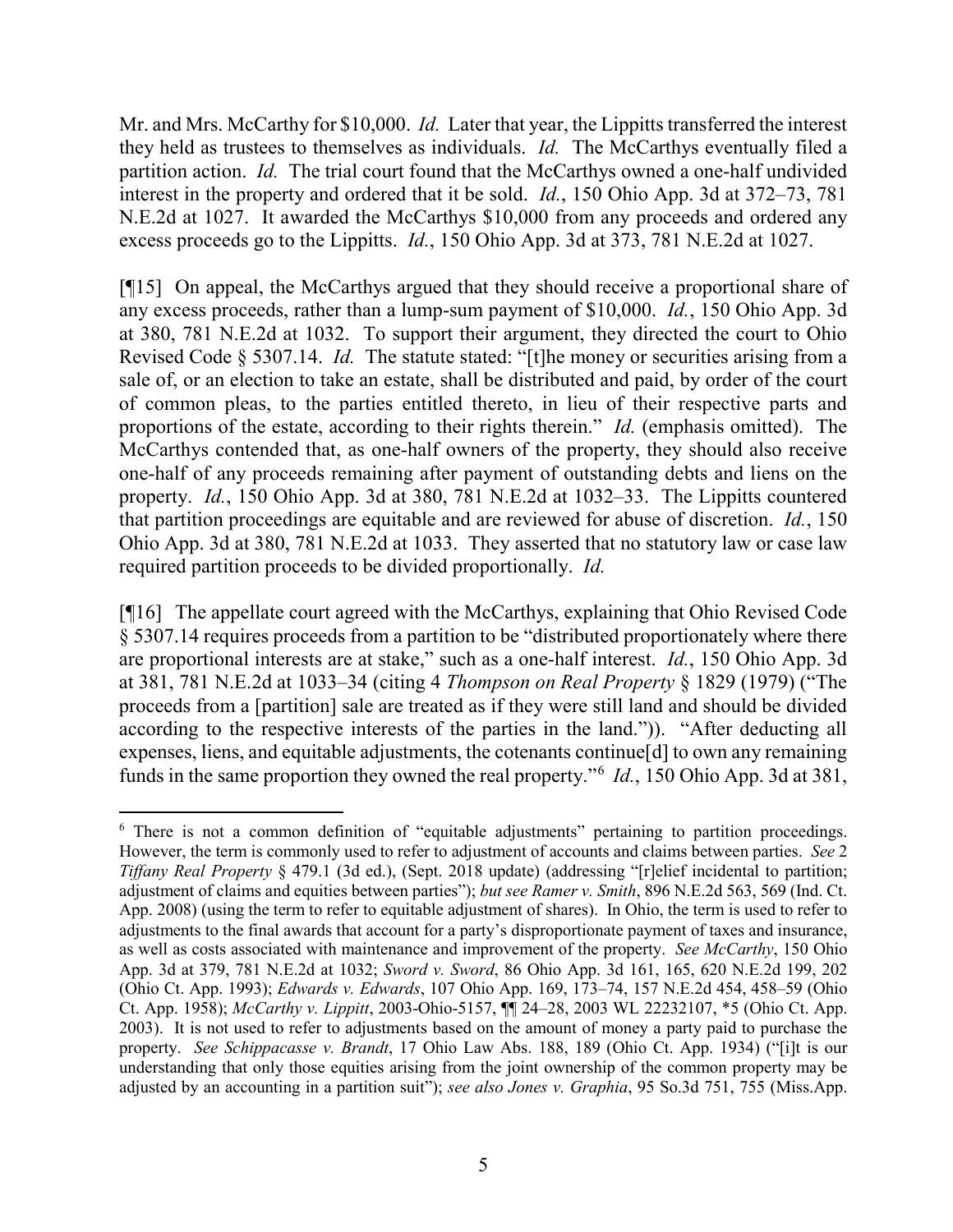781 N.E.2d at 1034. The trial court therefore should have respected the proportional interests of the parties in the partition proceedings. *Id.* Instead, the trial court effectively divested the McCarthys of their proportional interest in the excess proceeds. *Id.*, 150 Ohio App. 3d at 371, 781 N.E.2d at 1026.

[ $[$ ][1[7](#page-6-0)] Prior to its amendment in 2010, Ohio Revised Code  $\S$  5307.14<sup>7</sup> was nearly identical to Wyoming Statute § 1-32-114, which provides:

> The money or securities arising from a sale of or an election to take the estate shall be distributed and paid by order of the court to the parties entitled thereto, in lieu of their respective parts and proportions of the estate and according to their just rights therein.

Wyo. Stat. Ann. § 1-32-114.

[¶18] Any differences in statutory language are insignificant. The Ohio statute referred to an "order of the court of common pleas" rather than "the court," and it included more commas than the Wyoming statute. *Compare McCarthy*, 150 Ohio App. 3d at 380, 781 N.E.2d at 1032, *with* Wyo. Stat. Ann. § 1-32-114. The Ohio statute also referred to the parties' "rights therein," where the Wyoming statute refers to the parties' "just" rights therein. *Id.*

[¶19] Although Black's Law Dictionary does not define "just rights," it defines the word "just" to mean "[l]egally right; lawful; equitable." *Black's Law Dictionary* 1033 (11th ed. 2019). A "right" is "[s]omething that is due to a person by just claim, legal guarantee, or moral principle." *Black's Law Dictionary* 1581 (11th ed. 2019). The word "just" may mean "equitable"; however, "just rights" are not synonymous with "equitable rights." An "equitable right" is "[a] right cognizable within a court of equity." *Id.* Several cases support the conclusion that the word "just" does not render the two statutes substantively

<span id="page-6-0"></span> $\overline{a}$ 2012) (Carlton, J., dissenting) (noting that the equities that arise out of cancellation of joint title include rents, improvements to the property, payment of taxes, and costs of maintenance and upkeep, but not the original purchase price because the original purchase price relates to formation of the joint tenancy). <sup>7</sup> The version of Ohio Revised Code § 5307.14 the court evaluated in *McCarthy* provided:

The money or securities arising from a sale of, or an election to take an estate, shall be distributed and paid, by order of the court of common pleas, to the parties entitled thereto, in lieu of their respective parts and proportions of the estate, according to their rights therein.

*McCarthy*, 150 Ohio App. 3d at 380, 781 N.E.2d at 1032 (emphasis omitted). The Ohio Legislature amended § 5307.14 effective September 13, 2010 to, among other things, codify the *McCarthy* court's interpretation. *See* Ohio Rev. Code Ann. § 5307.14 (LexisNexis 2019); 2010 Ohio Laws File 45 (Sub. H.B. 292).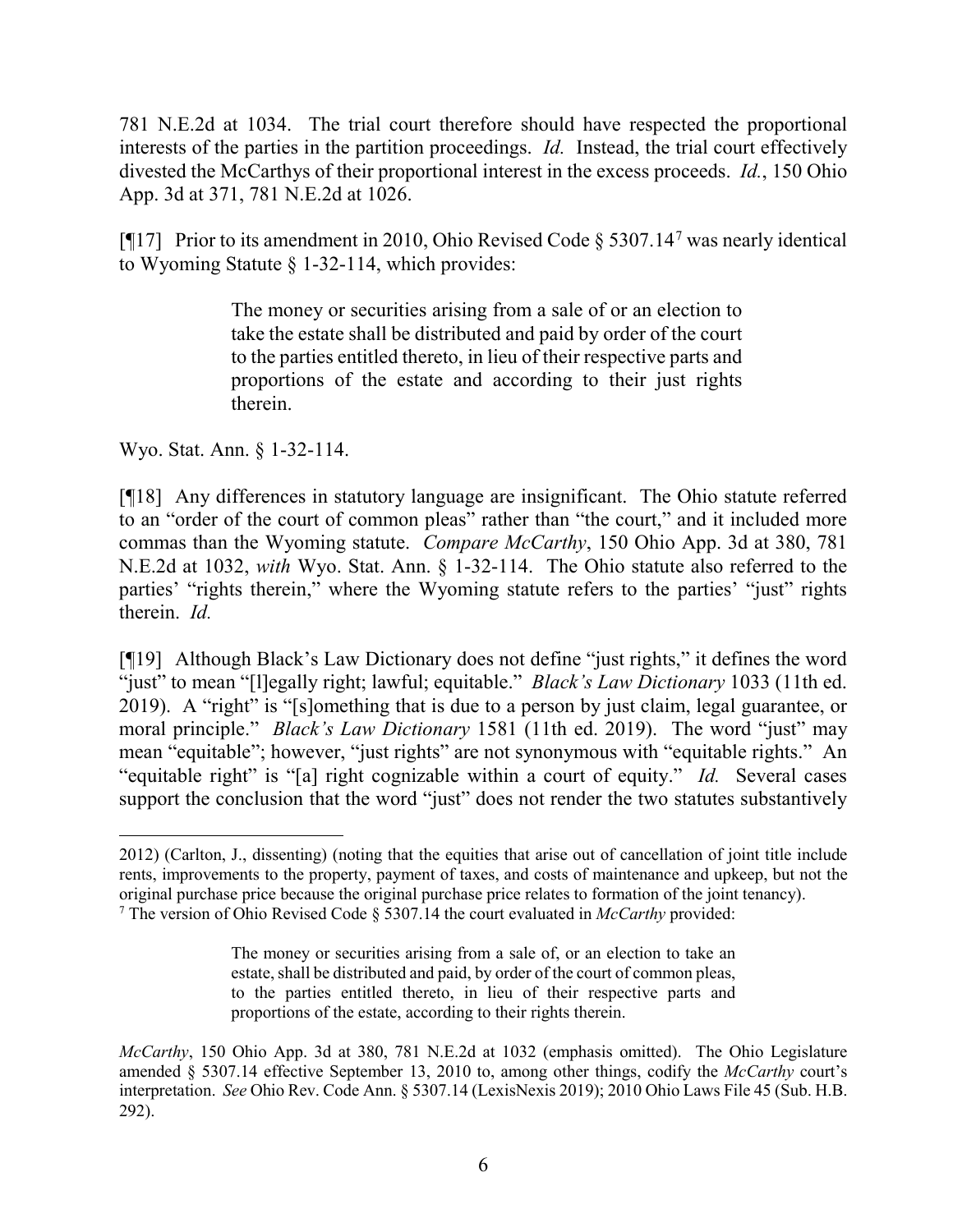different. *See Mayland v. Flitner*, 2001 WY 69, ¶¶ 33–34, 28 P.3d 838, 849–50 (Wyo. 2001) (explaining that there is no difference in meaning between "due compensation" and "just compensation"); *Ryerson v. Boorman*, 8 N.J. Eq. 701, 705 (N.J. 1849) (reflecting that "*Due* rights means *just* rights—*legal* rights"); *Whitwell v. Warner*, 20 Vt. 425, 445 (Vt. 1848) (noting that "we must not forget, that all just rights are entitled to a fair consideration in a court of justice").

[¶20] We interpret the plain meaning of the phrase "according to their just rights therein," in Wyoming Statute § 1-32-114, the same as the Ohio Court of Appeals interpreted the plain meaning of the phrase "according to their rights therein," in Ohio Revised Code § 5307.14—to require a court to respect the parties' proportional interests in the property subject to partition, and to thereby limit a court's equitable discretion in a partition action. When the district court interpreted Wyoming Statute § 1-32-114 to allow it to "equitably divide the proceeds from the sale or election of one [of] the parties," regardless of its determination that each party held an undivided one-half interest in the property, the district court erroneously divested Ms. Gallagher of her one-half interest.<sup>[8](#page-7-0)</sup>

[¶21] We considered Mr. Townsend's argument that the district court's decision is analogous to and supported by the Mississippi Court of Appeals' decision in *Jones*, 95 So. 3d 751. In *Jones*, Mr. Graphia and Ms. Jones "were romantically involved, but never married." *Jones*, 95 So. 3d at 752. In 2010, they bought a house as joint tenants with rights of survivorship. *Id.* Mr. Graphia paid the entire purchase price of \$274,000 for the home and Ms. Jones paid nothing. *Id.* at 753. When their relationship ended, Mr. Graphia filed to partition the property. *Id.* Following trial, the chancellor decided that he could adjust the equities between the parties under Mississippi Code Annotated § 11-21-[9](#page-7-1) (Rev. 2004).<sup>9</sup>

<span id="page-7-0"></span><sup>&</sup>lt;sup>8</sup> Assuming the property sells for the amount the court determined it is worth—\$33,500—Mr. Townsend would receive \$25,017.20 for his initial investment plus half of the remaining proceeds, \$4,241.40. In other words, he would receive 87% of the property interest. Ms. Gallagher would receive \$4,241.40—only 13% of the property interest—far less than her 50% ownership interest.

<span id="page-7-1"></span><sup>9</sup> Mississippi Code Annotated § 11-21-9, unlike Wyoming Statute § 1-32-114, provides:

If the title of the plaintiffs seeking partition or sale of land for a division shall be controverted, it shall not be necessary for the court to dismiss the complaint, but the question of title shall be tried and determined in the suit and the court shall have power to determine all questions of title, and to remove all clouds upon the title, if any, of the lands whereof partition is sought and to apportion encumbrances, if partition be made of land encumbered and it be deemed proper to do so. **The court may adjust the equities between and determine all claims of the several cotenants, as well as the equities and claims of encumbrancers.**

Miss. Code Ann. § 11-21-9 (LexisNexis 2019) (emphasis added). The statute has not been amended since 1991. *Id.*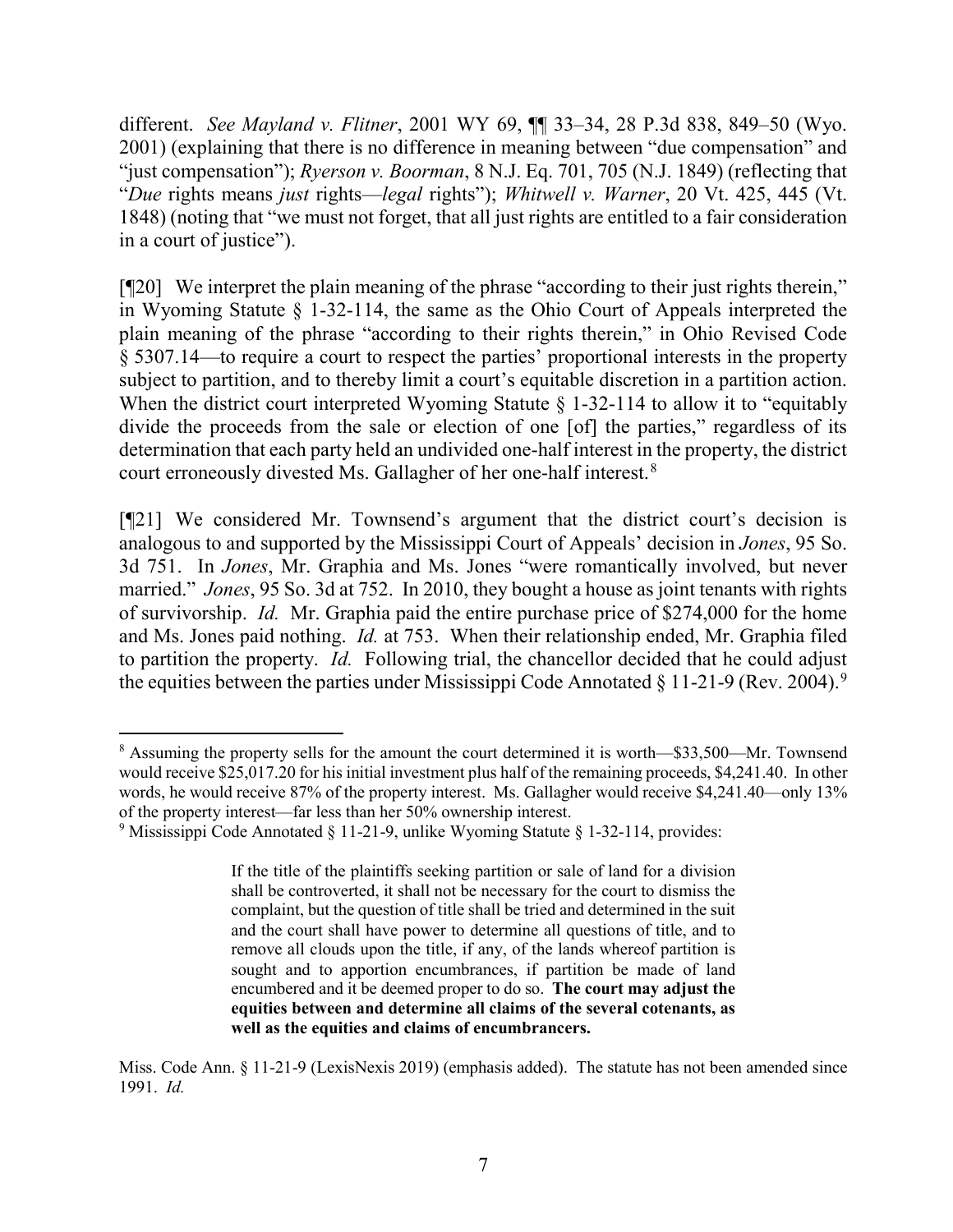*Id.* He also applied Mississippi Code Annotated  $\S$  11-21-33 (Rev. 2004), <sup>[10](#page-8-0)</sup> which addresses owelty.[11](#page-8-1) *Id.* The chancellor awarded Mr. Graphia \$274,000—the amount he paid to purchase the home—and he awarded Ms. Jones nothing. *Id.*

[¶22] Mr. Townsend's reliance on *Jones* is misplaced for three reasons. First, Wyoming's partition statutes are modeled after the Ohio Code, not the Mississippi Code. *Platt*, ¶ 19, 264 P.3d at 809; *Field*, 90 P. at 387. That fact is particularly important because the chancellor relied on express statutory authority to determine title and adjust equities to support his decision. *Jones*, 95 So.3d at 753, 755.

[¶23] Second, the rationale of the dissenting justices in *Jones* is more persuasive and in line with our interpretation of Wyoming Statute § 1-32-114 than the *Jones* majority. Justice Carlton concluded that the majority allowed the trial court to deviate from the statutory procedure. *Id.* at 755. In his view, the only equities the chancellor should have adjusted were those that arose out of cancellation of joint title, such as rents, improvements to the property, payment of taxes, and costs of maintenance and upkeep. *Id.* at 756. The chancellor should not have considered the payment of the original purchase price in adjusting the equities because the original purchase price related to formation of the joint tenancy, not its cancellation. *Id.* In his dissent, Justice Maxwell reasoned that "instead of partitioning the property, the chancellor essentially performed an equitable distribution of the house, justifying his decision to award one joint tenant all the proceeds of a partition sale based primarily on the 'putative-spouse doctrine.'"<sup>12</sup> *Id.* In his view, although Mississippi Code Annotated § 11-21-9 allowed the chancellor "to use a cotenant's otherwise equal share of proceeds to *offset* what he owes his cotenant for rent, improvement costs, taxes, or other similar debts," the statute did not allow the chancellor "to disregard title and to divide sale proceeds based solely on equity." *Id.* at 757 (emphasis in original).

<span id="page-8-0"></span><sup>&</sup>lt;sup>10</sup> Mississippi Code Annotated § 11-21-33 provides: "[i]n all cases where owelty is allowed, it shall be a lien upon the share of the party charged therewith, which shall be superior to all other liens made or suffered by such party." Miss. Code Ann. § 11-21-33 (LexisNexis 2019). The statute has not been amended since 1942. *Id.* Wyoming has no such owelty statute.

<span id="page-8-1"></span><sup>&</sup>lt;sup>11</sup> "Owelty" is a common law doctrine where one party pays a sum of money to another when real property subject to partition in kind cannot be divided into exactly equal shares. *Platt v. Platte*, ¶ 49, 337 P.3d 431, 443 (Wyo. 2014) (citation omitted). Owelty helps achieve an equitable division of the real property. *Id.* ¶¶ 49–50, 337 P.3d at 443; *see also Black's Law Dictionary* 1331 (11th ed. 2019) (defining "owelty" as "1. Equality as achieved by a compensatory sum of money given after an exchange of parcels of land having different values or after an unequal partition of real property. 2. The sum of money so paid.").

<span id="page-8-2"></span><sup>&</sup>lt;sup>12</sup> A "putative marriage" is "[a] marriage in which one spouse believes in good faith that the two are married, but for some technical reason they are not formally married (as when the ceremonial official was not authorized to perform a marriage)." *Black's Law Dictionary* 1165 (11th ed. 2019). "The legal rule by which putative marriages exist is sometimes referred to as the *putative-spouse doctrine*." *Id.* (emphasis in original).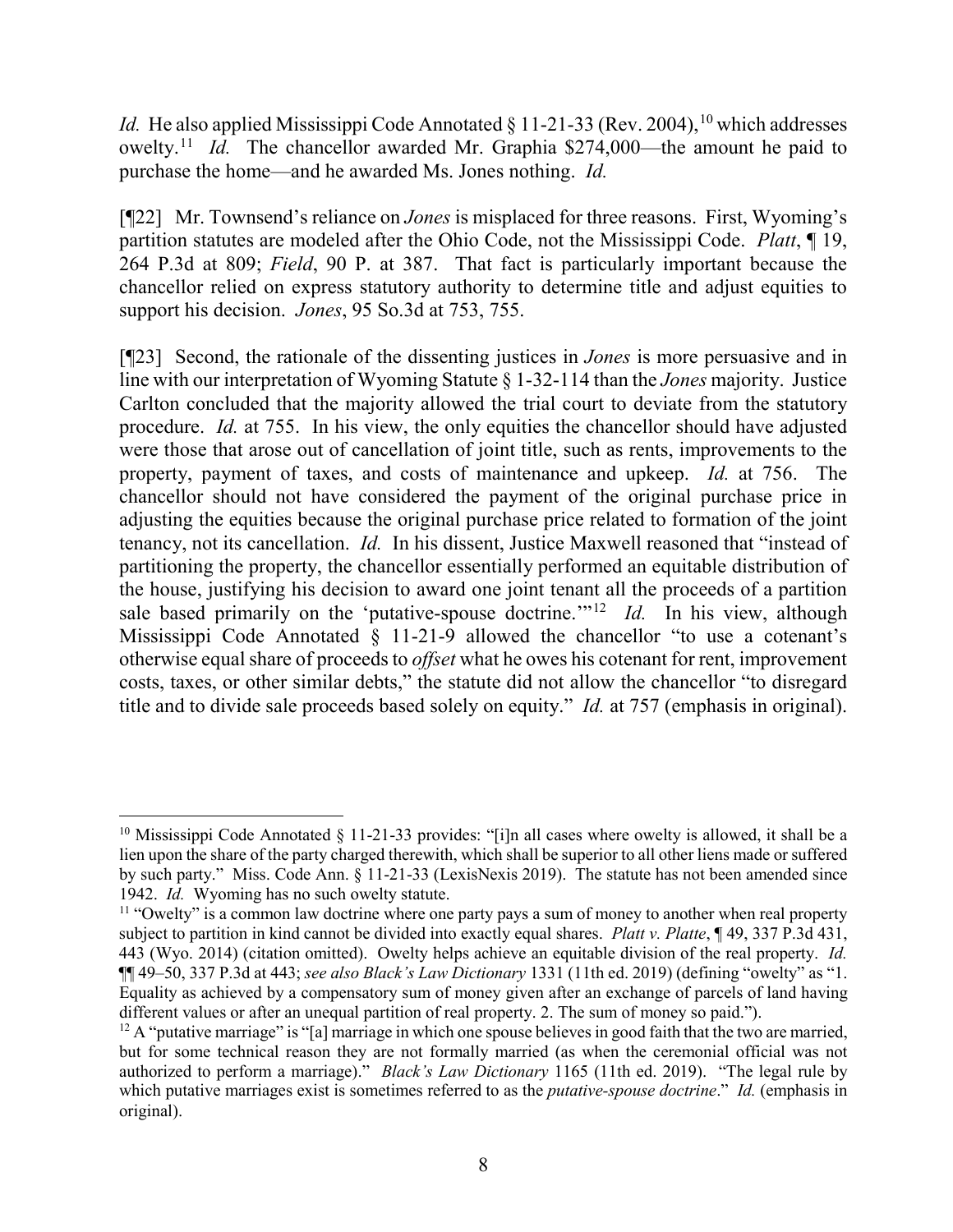[¶24] Third, the chancellor did not determine the interests of the parties before dividing the partition proceeds. *Id.* at 752–55. The chancellor's approach was therefore different from the approach instructed by the plain language of Wyoming Statute § 1-32-114.

[¶25] The district court followed Wyoming law by first determining the parties' respective interests in the property. The instrument of title (the deed declaring them joint tenants) did not specify each party's interest, so the court properly presumed the parties took "equal, undivided interests." It also properly determined that Mr. Townsend did not rebut the presumption of equal shares under *Hofstad*, ¶ 8, 240 P.3d at 818–19. After deciding the parties' interests, the district court erred by exercising its equitable powers to divest Ms. Gallagher of her interest in the property. Once it decided the parties were entitled to equal shares, the fact that Mr. Townsend provided the entire purchase price was no longer relevant.

[¶26] The district court was, however, authorized to make a final accounting consistent with a joint tenant's right to proportionate reimbursement for necessary expenditures made in protection of the joint property. *See* 59A Am. Jur. 2d *Partition* § 137 (database updated May 2019) ("an accounting of income and expenses of the property sought to be partitioned . . . is incident to a suit for partition"); 48A C.J.S. *Joint Tenancy* § 26, (database updated June 2019) ("[a] joint tenant may also be entitled to proportionate reimbursement for necessary expenditures made in protection of the joint property, such as the payment of the mortgage or taxes, or for the removal of liens"); *see also Hackett v. Linch*, 57 Wyo. 289, 116 P.2d 868, 870–72 (Wyo. 1941) (discussing various types of claims for reimbursement out of partition funds). Those adjustments may address, for example, disproportionate payment of property taxes and maintenance costs. *See McCarthy*, 150 Ohio App. 3d at 379, 781 N.E.2d at 1032. They may not include the amount either party contributed to purchase the property because the purchase price does not arise out of termination of the joint tenancy or affect the proportional interests of the parties. *See* 2 *Tiffany Real Property* § 428 (3d ed.), (database updated Sept. 2018) ("Upon partition of property held in joint tenancy, all equities growing out of that relationship should be considered. However, contributions of the parties to the property prior to the joint tenancy are not equities growing out of that relationship."); *Schippacasse*, 17 Ohio Law Abs. at 189. If the court determines an adjustment is warranted, then it should account by deducting the amount owed from the appropriate party's share and adding that amount to the other party's share. 59A Am. Jur. 2d *Partition* § 137, (database updated May 2019).

[¶27] In its partition order, the district court expressed concern that Mr. Townsend paid more in property taxes than Ms. Gallagher and has maintained the property. To account for such matters, the district court may reduce the proceeds that Ms. Gallagher would receive in order to reimburse Mr. Townsend for any disproportionate amount of money he paid for property taxes and maintenance costs. We therefore remand for the limited purpose of determining whether Ms. Gallagher's share of the sale or election to take